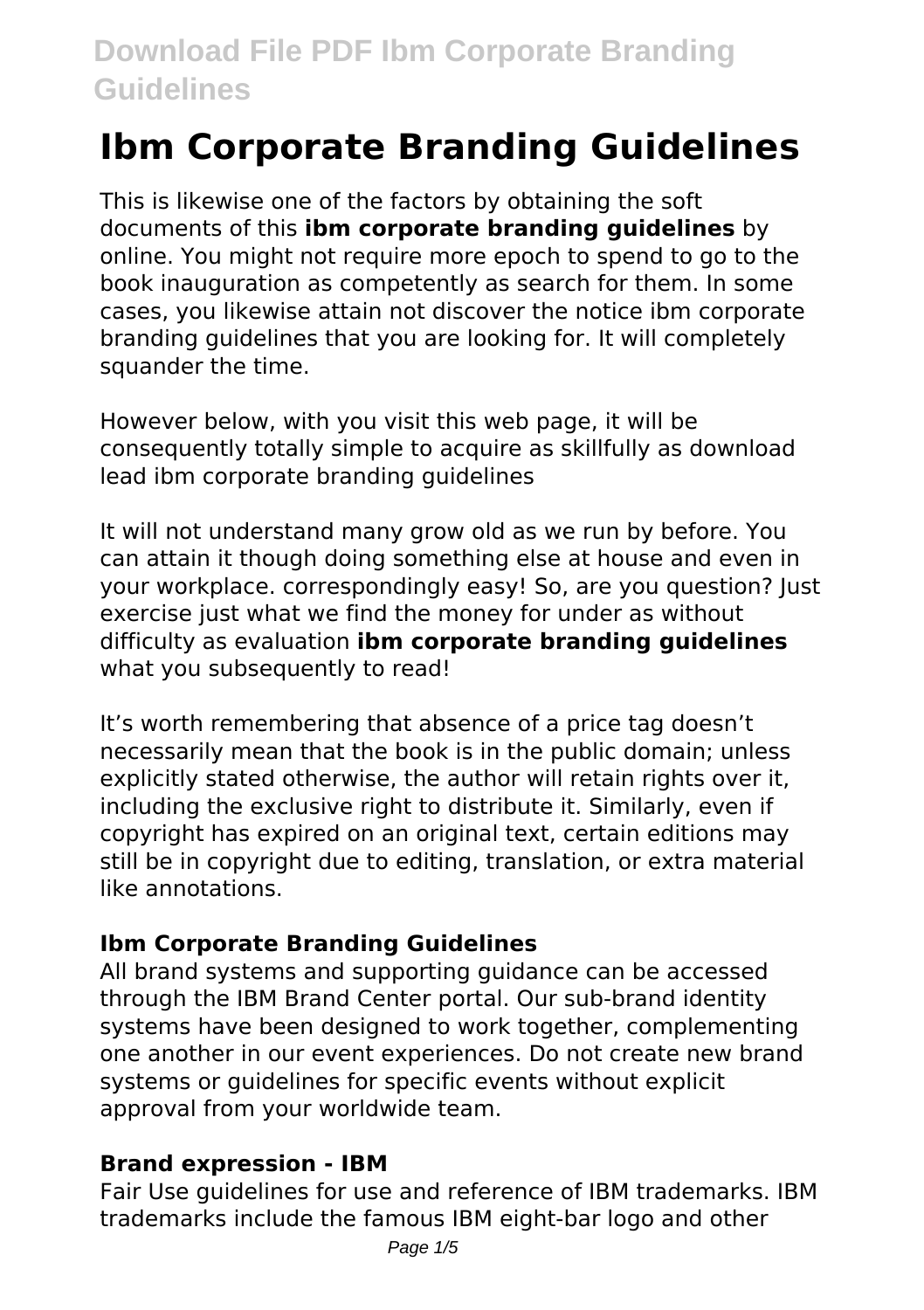designs and logos owned and used by IBM, as well as IBM product and service names. IBM takes great care in the development and protection of its trademarks and reserves all rights of ownership of its trademarks. Use of IBM logos

# **IBM Copyright and trademark information | IBM**

The IBM logo should not be used in any manner that might suggest IBM is the owner of the event. For instance, our logo may not be incorporated into the event identity, name or imagery. The IBM logo should always be clearly identified as, or associated with text that communicates IBM's role or contribution.

# **IBM Logo Artwork Files and Guidelines**

IBM began by launching an online forum in which employees would co-create an updated set of corporate values and beliefs (among them, "Innovation that matters – for our company and the world"), making every IBMer an accountable stakeholder in the company's success. Today, IBM spends over \$600 million on employee training, contributes ...

#### **Brand IBM: Strategy, Rediscovery And Growth | Branding ...**

IBM Logo Usage Guidelines for Third Party Event Sponsorship 7 Venue signage Establishing Brand Identity at Events To identify IBM as an event sponsor or contributor it is important to keep in mind two key elements: • Sizing of the logo • Hierarchy of information within the message space As sponsorship levels and affiliation may vary, we depend

# **IBM Logo Usage Guidelines for Third Party Event Sponsorship**

At IBM, our design philosophy is to help guide people so they can do their best work. Our human-centered design practices help us deliver on that goal.

#### **IBM Design**

1 Awards for the Smarter Planet multiplatform strategy included a "Gold Global Effie" for the most effective global campaign and PRWeek's "Corporate Branding Campaign of the Year." 2 In 2010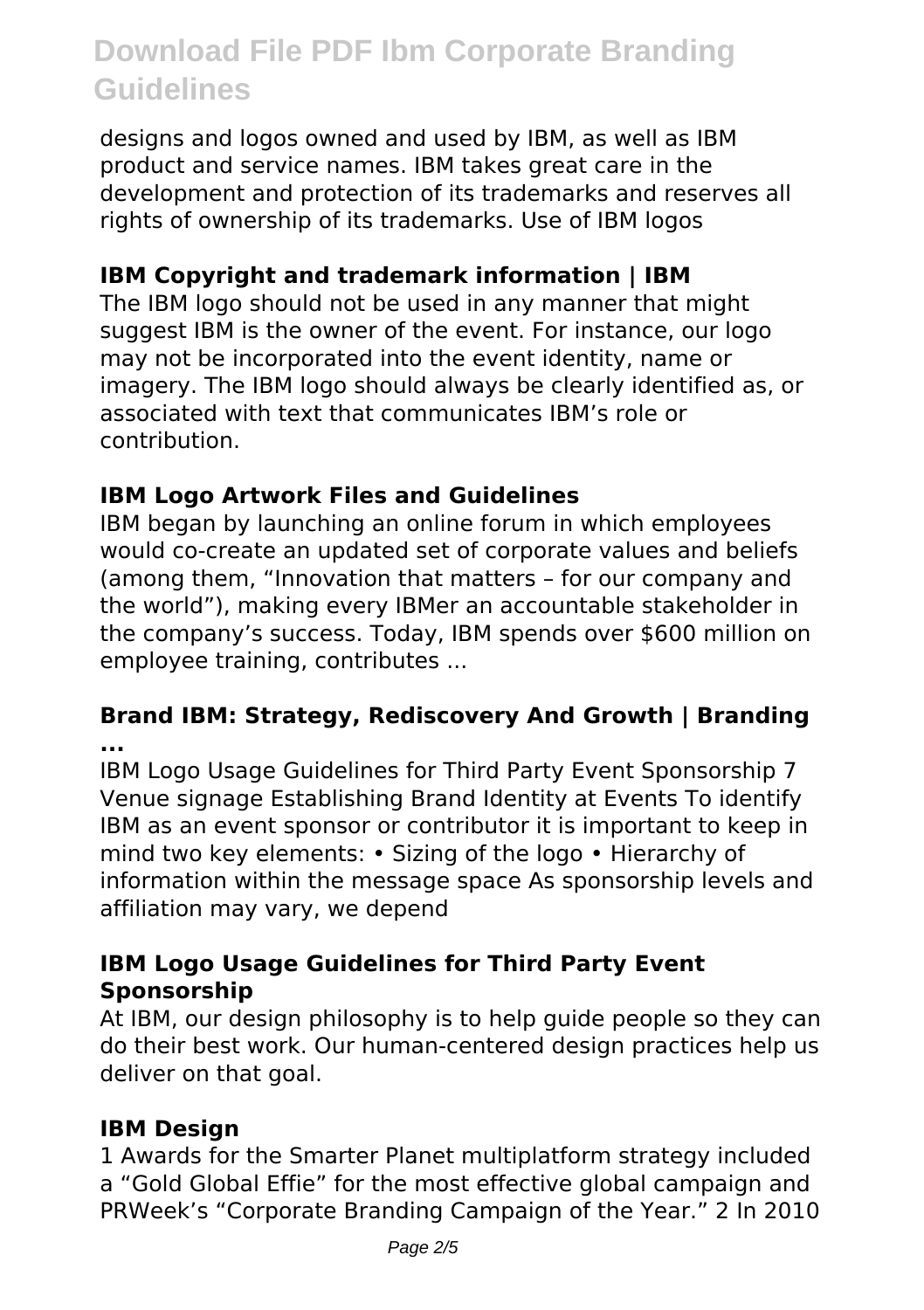alone, the Smarter Planet initiative generated US\$3 billion in revenue and double-digit growth from more than 6000 client engagements. IBM ...

# **IBM - United States**

The IBM Board is composed of a diverse group of members, all leaders in their respective fields. All of the current directors have leadership experience at major domestic and international organizations with operations inside and outside the United States, at academic or research institutions or in government.

# **Board and ESG | IBM**

Your internal guidelines should include: A portrait of your target audience and their voice, Your brand's attitude to your audience (a best friend, an aunt, a teacher, etc.), Your brand's core values, Your mission statement, Your message architecture, Your brand voice chart, Specific vocabulary, and grammar rules, Clear examples in different contexts.

#### **How to Define Your Brand's Tone of Voice: Infographics and ...**

Brand guidelines, sometimes referred to as brand identity guidelines, are a document that you can use to help identify, build, and grow your brand. When your company works on a new branding project or goes through the rebranding process, you should be given your shiny new brand guidelines on completion of the project.

# **A Step-by-Step Guide to Creating Brand Guidelines | Canny**

Brand New, is a division of UnderConsideration, displaying opinions, and focusing solely, on corporate and brand identity work. More… UnderConsideration is a graphic design firm generating its own projects, initiatives, and content while taking on limited client work. Run by Bryony Gomez-Palacio and Armin Vit in Bloomington, IN.

# **Brand New: New Logo and Identity for IBM Watson done In ...**

There are only 9 pages in the brand guidelines for KAE, so it's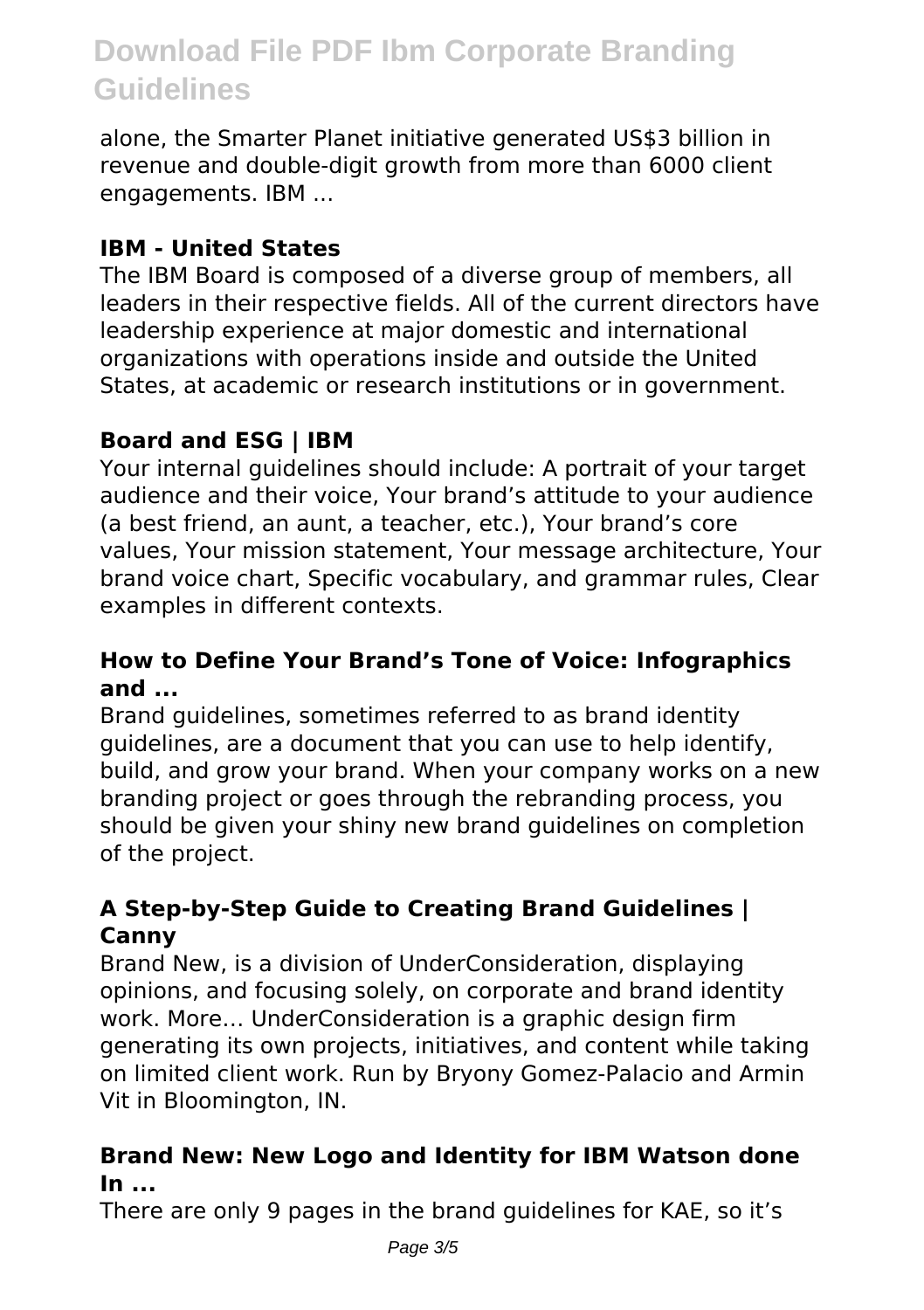clear that typographic expression is a major identifier for the brand – big enough to take up an entire page. Also of note, SocioDesign did an excellent job creating a rich brand presence through bold serifs and copper colors via web, and foil via print.

# **36 Great Brand Guidelines Examples - Content Harmony**

Adobe's Corporate Brand Guidelines gives you everything you need to know about their brand and marketing communications. Their style guide feature everything from their logo, visual identity and branded merchandise to corporate templates, legal guidelines and editorial voices.Their red tag logo is featured and represents the business ...

#### **100 Brand Style Guides You Should See Before Designing ...**

Jan 25, 2018 - Explore trebleseven's board "IBM", followed by 5681 people on Pinterest. See more ideas about Ibm, Ibm design, Graphic design.

# **234 Best IBM images | Ibm, Ibm design, Graphic design**

The employer brand forms one branch of the overall brand tree. The trunk of this tree is the corporate brand, which includes those elements (including core values and identity guidelines) that should ideally be reflected in every branch of brand communication (to current and future employees, customers, investors, business partners, and other key stakeholder groups).  $[...]$ 

#### **How to Align Your Employer Branding with Your Corporate ...**

ibm corporate branding guidelines. brand new new logo and identity for ibm watson done in, contents forward skip to next chapter tpu ru, trademark usage guidelines for customers intel, 36 great brand guidelines examples content harmony, logo usage and guidelines cisco brand center, the corporate identity manual logoorange, ibm social computing ...

#### **Ibm corporate branding guidelines - v1.otc.net.br**

BBC Europe editor Katya Adler has been found to have breached impartiality rules after branding Michael Gove 'delusional' in a